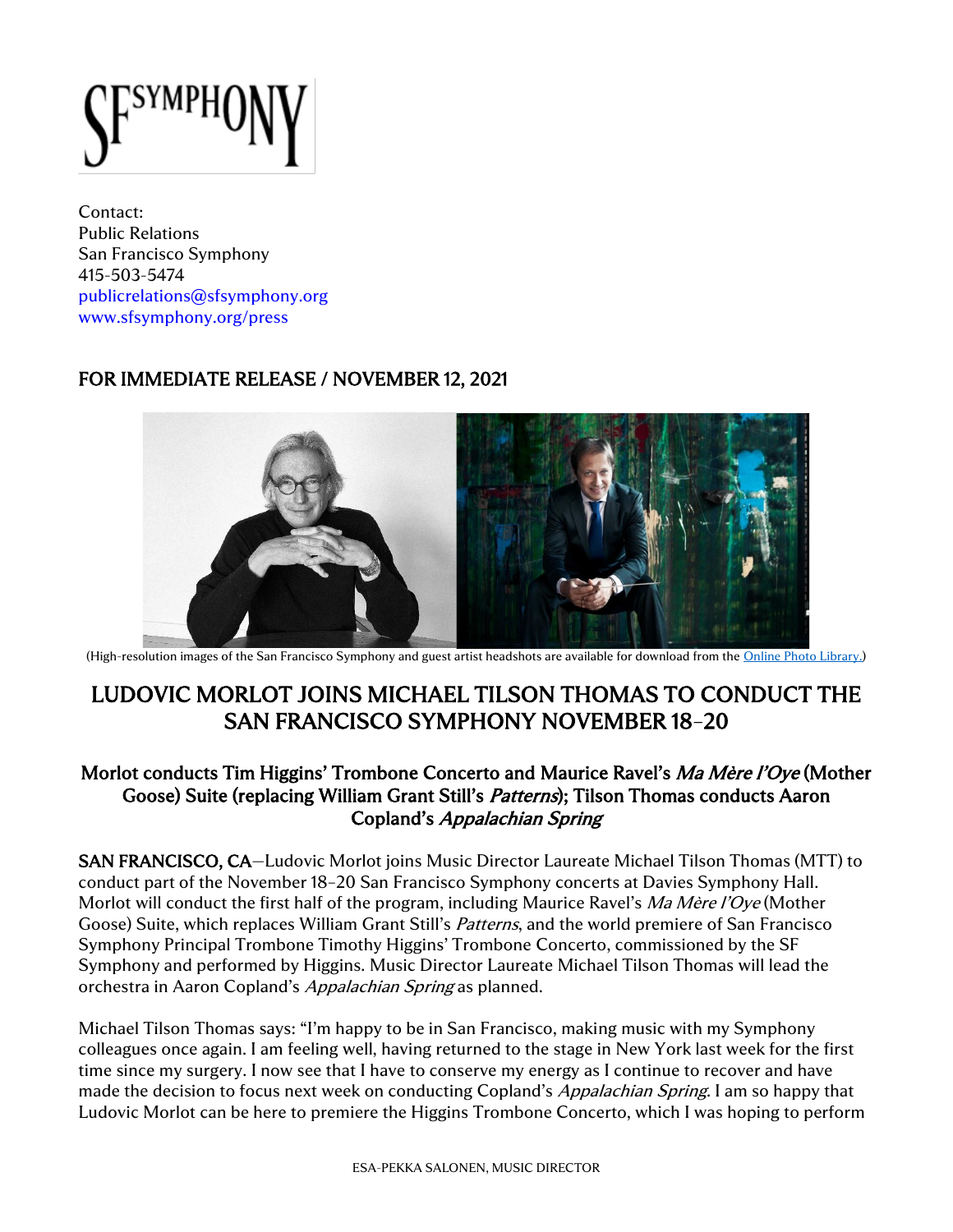with the remarkable Tim Higgins. I look forward to conducting William Grant Still's *Patterns* with the San Francisco Symphony at a later date, and to seeing you at Davies Symphony Hall this coming week."

Music Director Laureate Michael Tilson Thomas also conducts the San Francisco Symphony this week in three performances November 12–14 featuring music by Wolfgang Amadeus Mozart, Robert Schumann, and his own composition, Notturno featuring flutist Demarre McGill.

Ludovic Morlot was recently appointed Music Director of the Barcelona Symphony, starting in September 2022. He was previously music director of the Seattle Symphony, where his innovative programming encompassed theatrical productions, performances outside the traditional concert hall, collaborations with musicians from different genres, and commissions and world premieres. Some of these projects, including John Luther Adams's *Become Ocean* and Aaron Jay Kernis's Violin Concerto earned the orchestra five Grammy awards, as well as the distinction of being named *Gramophone's* 2018 Orchestra of the Year.

Morlot is now Conductor Emeritus in Seattle, and in 2019 was appointed Associate Artist of the BBC Philharmonic. He was artistic director and a founding member of the National Youth Orchestra of China, and was chief conductor of La Monnaie opera house in Brussels. As a guest conductor, he has led the Berlin Philharmonic, Royal Concertgebouw Orchestra, Dresden Staaksapelle, London Philharmonic, New York Philharmonic, Los Angeles Philharmonic, Chicago Symphony, Boston Symphony, Seoul Philharmonic, Yomiuri Nippon Symphony, and Melbourne Symphony.

This season, Morlot leads a concert performance of Richard Wagner's *Die Walküre* at Seattle Opera, returns to the Philadelphia Orchestra, and also conducts the City of Birmingham Symphony Orchestra and the Taipei Symphony. He makes his San Francisco Symphony debut at these performances. He is affiliate professor at the University of Washington School of Music and a visiting artist at the Colburn School, and he was elected a Fellow of the Royal Academy of Music in 2014 in recognition of his significant contribution to music.

#### Calendar editors, please note:

#### **Tickets**

• Tickets for concerts at Davies Symphony can be purchased via [sfsymphony.org](http://www.sfsymphony.org/) or by calling the San Francisco Symphony Box Office at 415-864-6000. Tickets prices range from \$20 to \$125.

#### **Location**

• Davies Symphony Hall is located at 201 Van Ness Avenue in San Francisco.

#### Health & Safety Information

• Davies Symphony Hall is currently operating at full audience capacity. The San Francisco Symphony requires proof of full vaccination against COVID-19 for everyone ages 12 and up entering Davies Symphony Hall—including patrons, performers, volunteers, and staff. Full vaccination is defined as completion of the two-dose regimen of Pfizer or Moderna vaccines or one dose of Johnson & Johnson vaccine administered two weeks or more in advance of the concert. Audience members under age 12 must show proof of a negative COVID-19 test (PCR test within 72 hours of the event, or antigen [rapid] test within 24 hours of the event). All patrons are required to wear a face mask while attending performances. Details about health and safety protocols at Davies Symphony Hall can be found [here.](https://www.sfsymphony.org/Home/Safety)